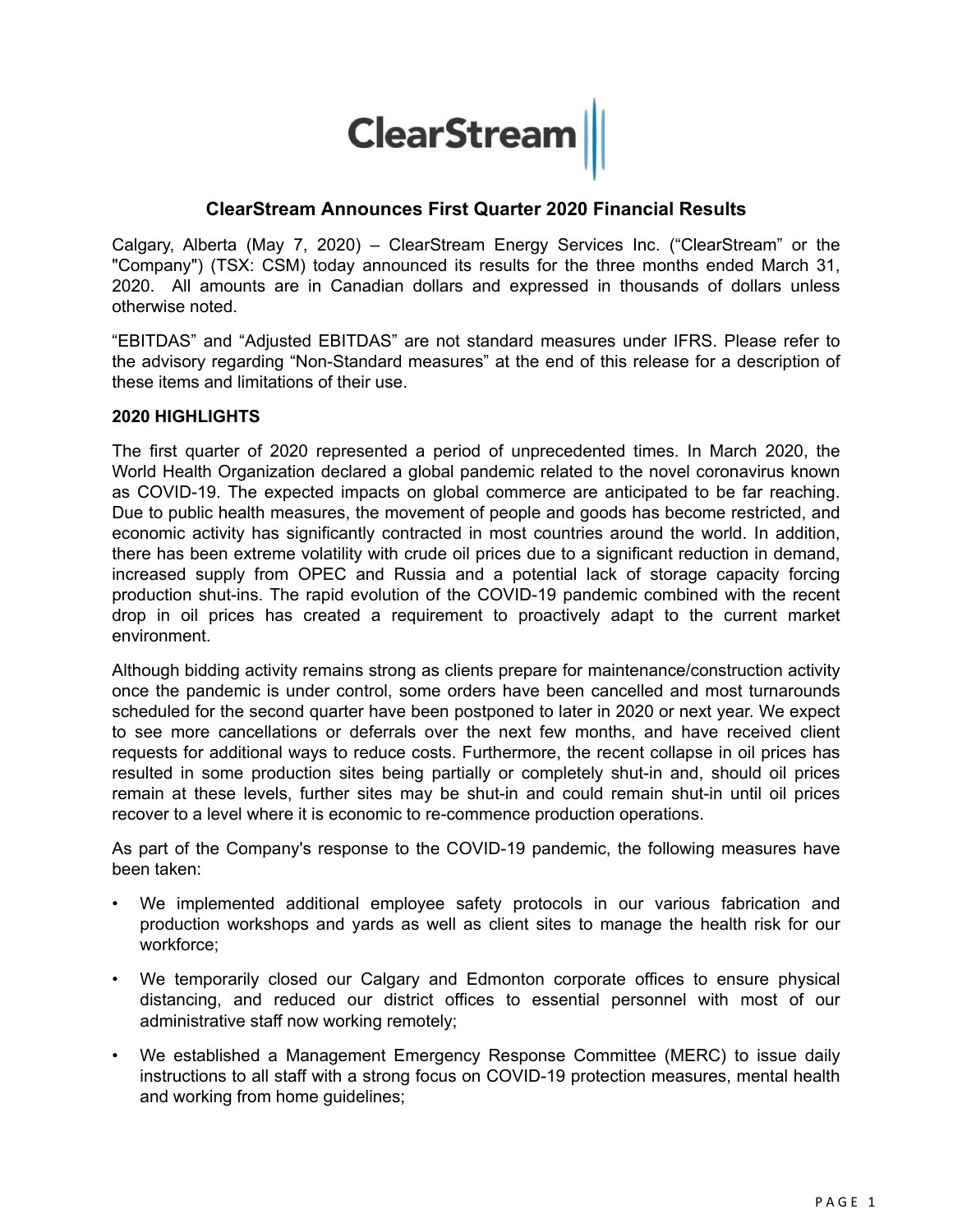- We submitted business continuity plans to our clients and updated all our site specific safety plans;
- We created a supply chain mitigation plan for potential disruptions related to material supply or the health of our subcontractors' workforce; and
- We re-purposed a portion of our insulation blanket manufacturing facility and staff to produce non-medical face masks for our employees and customers.

As it is difficult to reliably estimate the full impact of the COVID-19 pandemic and oil price supply/demand imbalance, we continue to adjust our operations in order to protect our liquidity and capital resources. We have implemented the following cost mitigation measures, without compromising our ability to promptly ramp up activity and therefore avoid long-term consequences to our capabilities and service offerings:

- Reduced our hourly workforce by 40% and salaried staff by 20% through temporary layoffs in order to adjust our cost structure to align with volume reductions requested by our clients;
- Curtailed all non-essential and discretionary spending, and reduced certain employee benefits to maintain our market competitiveness; and
- Reduced temporarily Executive Leadership Team and Director compensation.

As of March 31, 2020, ClearStream has cash and available credit facilities of \$37,871 (December 31, 2019 - \$19,244). To maintain additional financial flexibility, we have also requested our lenders to defer interest and principal payments, waive compliance with financial covenants if required and defer other payments and fees.

The Company is actively monitoring the programs being introduced by the Federal and Provincial governments to provide support to business and their employees and, where appropriate, will apply to obtain funding from such programs.

Nevertheless, the Company's performance in the first quarter of 2020 increased in comparison to the same period in 2019 as a result of the acquisition on June 28, 2019 of (i) certain assets of the production services division of AECOM Production Services Ltd. and (ii) all of the shares of Universal Weld Overlays Inc. ("UWO"). The positive impact of those acquisitions was partially offset by reduced activity levels in the Maintenance and Construction segment as well as the Wear Technology Overlay segment, which impacted our margins in the first quarter of 2020. The full impact of the market pullback, partially offset by our mitigation measures, will be clearly visible in second quarter of 2020 and possibly in the second half of 2020 as well.

Since the launch of Flint and UWO as divisions of ClearStream in mid-2019, as well as the expansion of our Environmental business for abandonment, decommissioning, and reclamation of orphan well sites in Western Canada, we are able to offer and serve our clients with a suite of 38 services that encompass the full asset lifecycle. With expected continued consolidation of oil and gas exploration and production companies and the extensive regional coverage provided by our district offices, ClearStream is well-positioned to consolidate further multiple services required at various operating sites while generating efficiencies and cost reductions for its clients.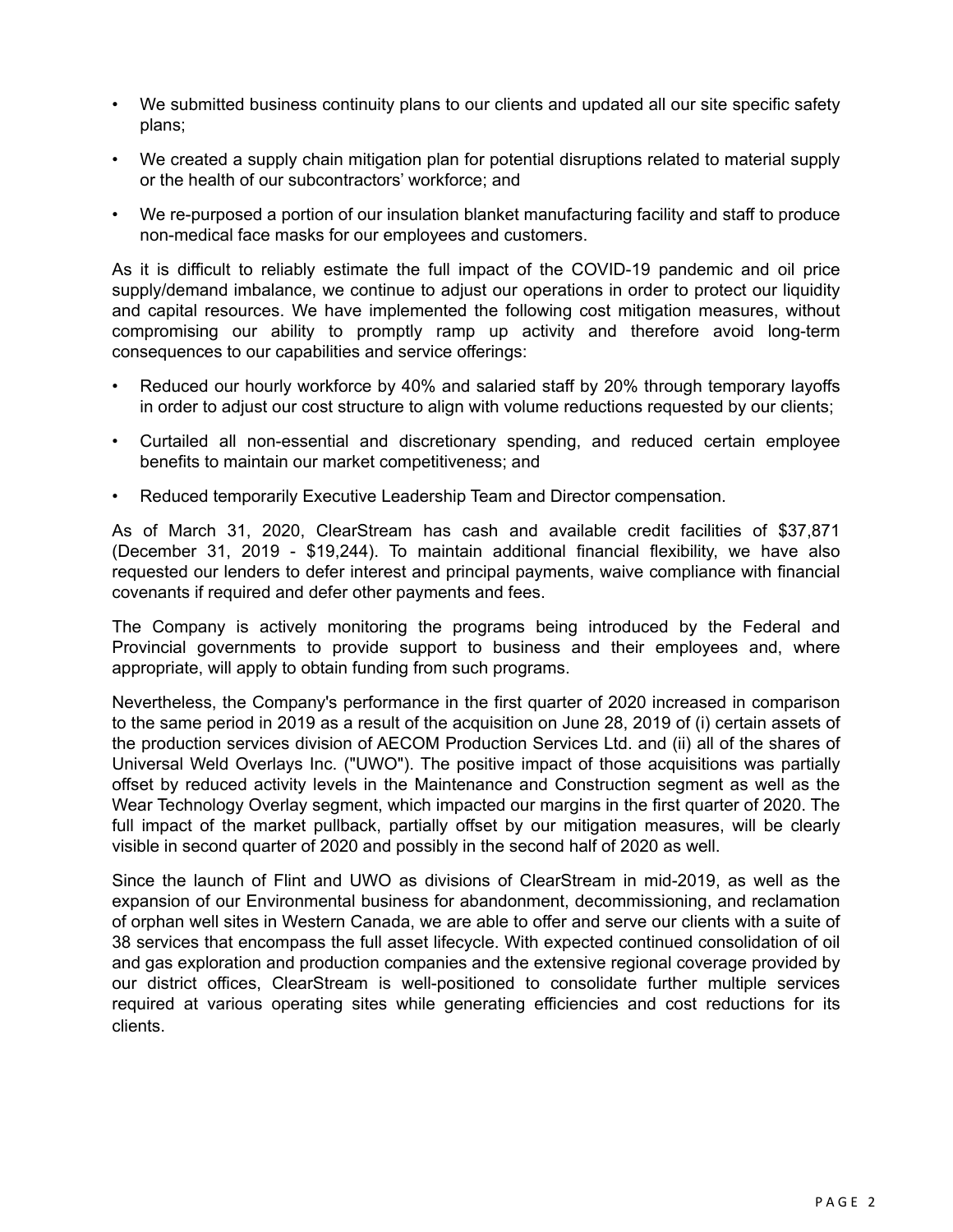#### **OVERVIEW OF FINANCIAL RESULTS**

| (\$ millions, except per share amounts)                      | Three months ended<br>March 31, |        |
|--------------------------------------------------------------|---------------------------------|--------|
|                                                              | 2020                            | 2019   |
| Revenue                                                      | 126.8                           | 84.0   |
| Gross profit                                                 | 9.1                             | 8.7    |
| Selling, general & administrative expenses                   | (6.5)                           | (5.2)  |
| <b>Adjusted EBITDAS</b>                                      | 2.7                             | 3.6    |
| Loss from continuing operations                              | (9.3)                           | (4.2)  |
| Loss per share from continuing operations, basic and diluted | (0.08)                          | (0.04) |

#### **2020 RESULTS COMMENTARY**

Revenues for the three months ended March 31, 2020 were \$126,799 compared to \$83,954 for the same period in 2019, an increase of 51% from 2019. This increase in 2020, in comparison to 2019, is driven by the acquisition on June 28, 2019 of certain assets of the production services division of AECOM Production Services Ltd. (the "AECOM PSD Business") and all of the issued and outstanding shares of Universal Weld Overlays Inc. ("UWO"). Acquisition driven revenue increases were partially offset by a reduction of revenue in the Maintenance and Construction segment and Wear Technology Overlay segment. The revenue reductions in these segments were due to customers reducing spending and postponing scheduled maintenance and turnaround activities. These postponements are a result of volatility in crude oil prices due to macro-economic uncertainty, fuelled by increased supply from OPEC and Russia, the economic impact of the COVID-19 pandemic, and potential lack of storage capacity, forcing production shut-ins at various sites in Western Canada.

Gross profit for the three months ended March 31, 2020 was \$9,146 compared to \$8,718 for the same period in 2019. Gross profit margins were 7.2% in 2020 compared to 10.4% in 2019. The decrease in gross profit margin in 2020 was due to a reduction in both the total volume and the volume of higher margin work in the Wear Technology Overlay Services segment where certain fixed costs are required to operate the facilities and downward pressure on margins by customers in response to market uncertainty. As it became clear that the COVID-19 outbreak and other market conditions were going to have longer term impacts on our activity levels and margins, we took immediate steps to adjust our cost structure, for which we will see the full impact in the remainder of 2020.

Selling, general and administrative ("SG&A") expenses for the three months ended March 31, 2020 were \$6,542, in comparison to \$5,150 for the same period in 2019. As a percentage of revenue, SG&A costs were 5.2% in 2020 compared to 6.1% in 2019. This decrease for the three months ended March 31, 2020 was due to the combined effect of lower SG&A expenses in the first quarter of 2020 (due to the implementation of cost reduction initiatives near the end of the first quarter) and higher SG&A expenses in the first quarter of 2019 (due to the Company's growth and business process improvement initiatives).

Non-cash items that impacted the 2020 results were depreciation, amortization, and sharebased compensation and other long-term incentive plans. For the three months ended March 31, 2020, depreciation and amortization expense was \$3,663 compared to \$3,396 for the same period in 2019. An increase in depreciation and amortization expense was largely due to the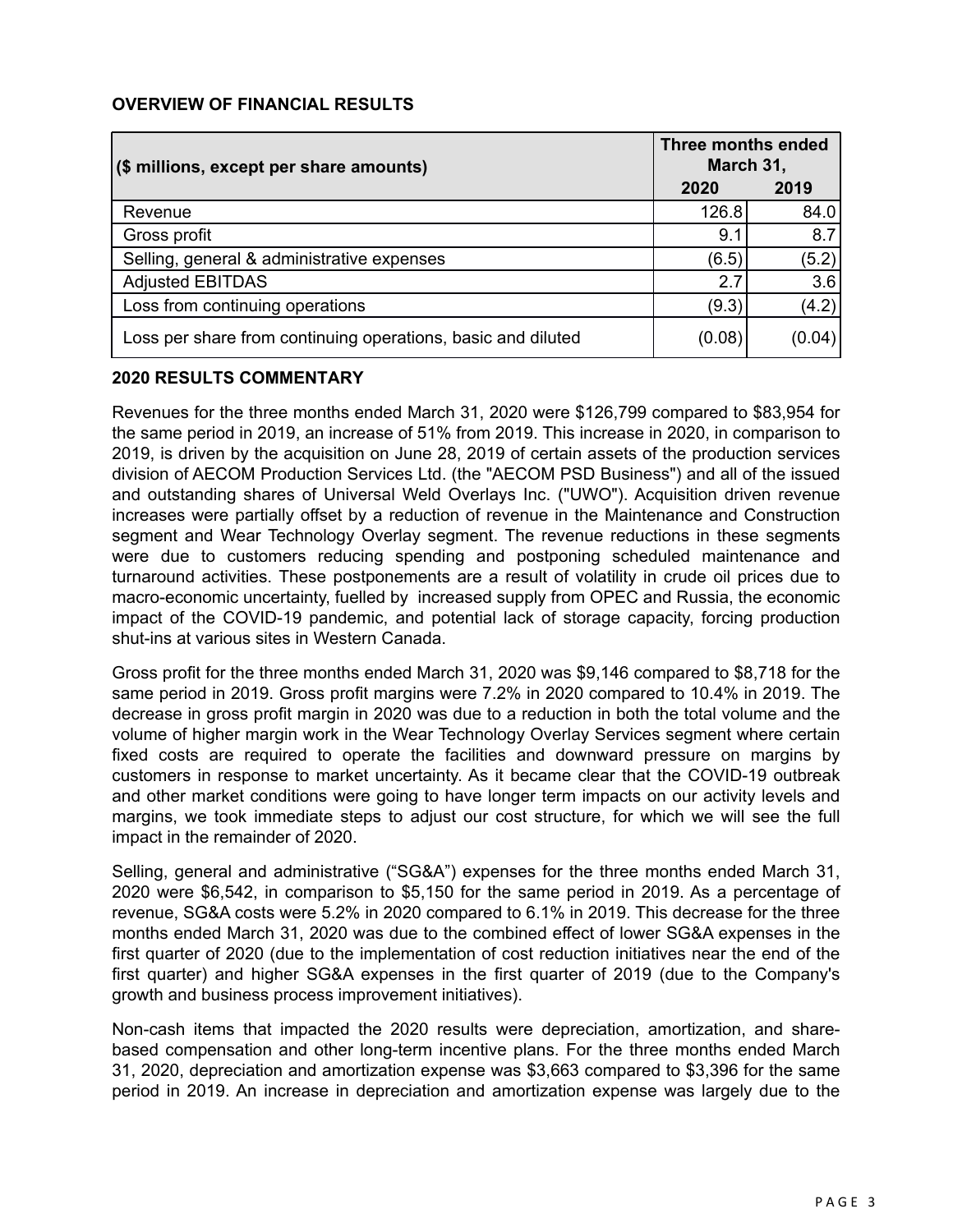increase in asset values as a result of the acquisition of the AECOM PSD Business. Sharebased compensation and other long-term incentive plans recovery of \$1,109, in comparison to an expense of \$64 in 2019, represents the change in the net present value of future cash payments expected to be earned under the Cumulative Value Creation Unit Plan. This amount will fluctuate period to period based on management's best estimate of Adjusted EBITDAS over the performance period, calculated for the portion of the performance period that has been completed.

For the three months ended March 31, 2020, interest expenses were \$4,097 compared to \$4,346 in 2019. Interest expense decreased by \$249 due to accretion adjustments on other secured borrowings and earn-out contingent liability. Excluding accretion, interest for the three months ended March 31, 2020 was \$5,153 an increase from the same period 2019 resulting from an increase in the amount outstanding under the term loan facilities due to advances made in the second and third quarters of 2019.

Restructuring costs of \$413 were recorded during the three months ended March 31, 2020, in comparison to \$61 in 2019. These non-recurring restructuring costs were related to the acquisitions of the AECOM PSD Business and UWO, which closed on June 28, 2019, as well as additional severance.

ClearStream identified indicators of impairment at March 31, 2020 as a result of the forecasted impact of the COVID-19 pandemic, which has decreased global demand for oil and gas, resulting in a reduction in long-term commodity price outlooks. ClearStream's customers' capital spending budgets have been reduced in the near-term and there is significant uncertainty as to the scale and duration of these developments. Management therefore performed impairment tests as at March 31, 2020 for the Wear and UWO cash-generating units ("CGUs"), both of which are within the Wear Technology Overlay Services segment. This testing resulted in an impairment of the UWO CGU of \$5,000. No impairment was required for the Wear CGU.

Loss from continuing operations for the three months ended March 31, 2020 was \$9,272, in comparison to loss of \$4,222 in 2019. The income variance is largely driven by the goodwill impairment loss and decrease to gross profits offset by the reversal of the share-based compensation and other long-term incentive plans.

The loss from discontinued operations was \$86 for the three months ended March 31, 2020, compared to a gain of \$2,642 for the same period in 2019. The gain in 2019 includes the Company's share of an income tax reassessment won by Brompton resulting in a recovery of \$3,250, offset by expenses that the Company continues to incur relating to the sale of businesses that it owned prior to March 2018. These expenses consist largely of legal, insurance, and consulting costs relating to Quantum Murray and legal proceedings that existed prior to the sale of the business.

For the three months ended March 31, 2020, Adjusted EBITDAS was \$2,653 compared to \$3,837 for the same period in 2019. As a percentage of revenue, Adjusted EBITDAS was 2.1% in 2020 compared to 4.6% in 2019. Adjusted EBITDAS as a percentage of revenue decreased due to gross profit decreases in the Maintenance and Construction Services segment and Wear Technology Overlay Services segment.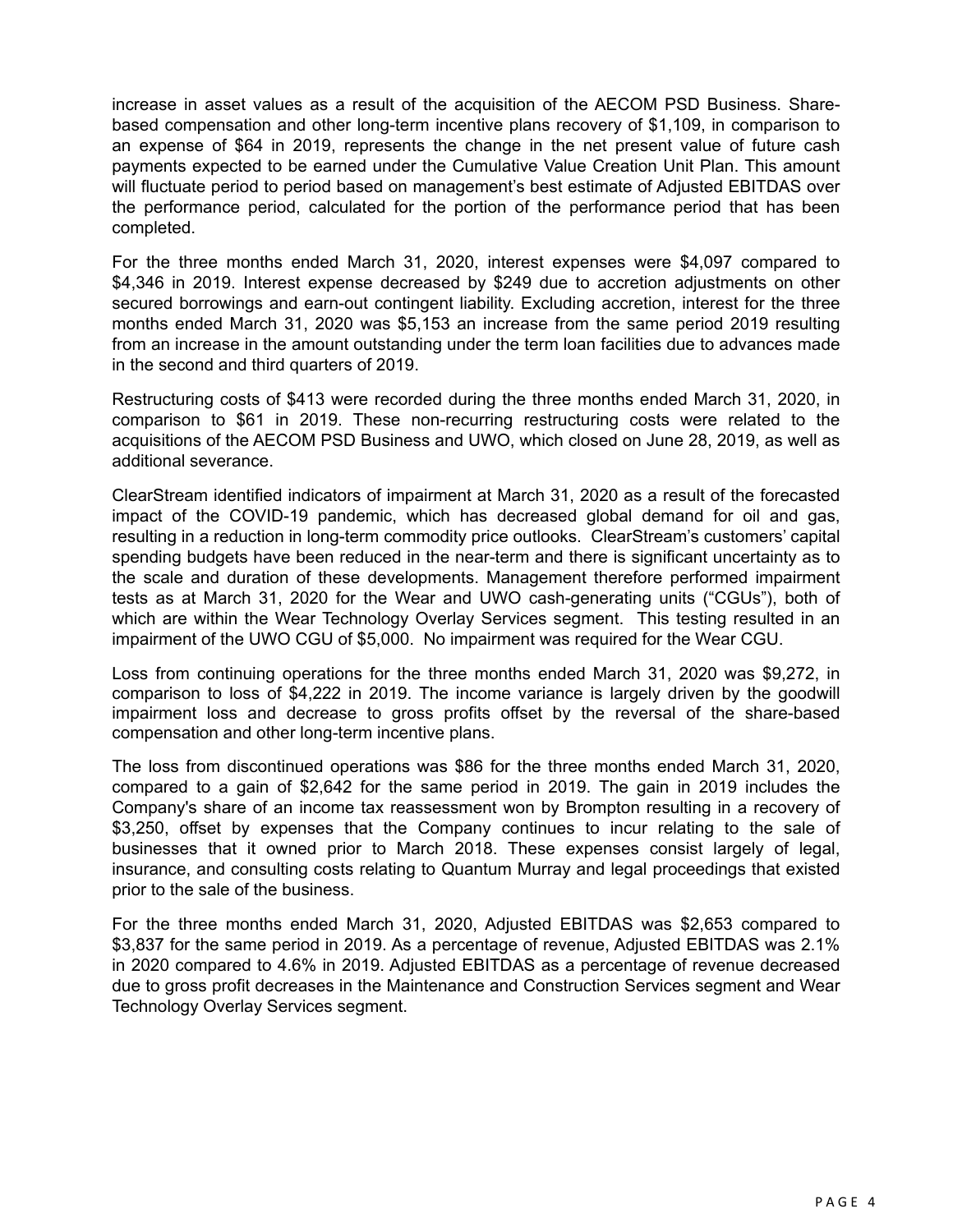### **SEGMENT OPERATING RESULTS MAINTENANCE AND CONSTRUCTION SERVICES**

| $($ millions)                              | Three months ended<br>March 31, |       |
|--------------------------------------------|---------------------------------|-------|
|                                            | 2020                            | 2019  |
| Revenue                                    | 115.3                           | 67.4  |
| Gross profit                               | 6.7                             | 4.2   |
| Selling, general & administrative expenses | (0.2)                           | (0.2) |
| <b>Adjusted EBITDAS</b>                    | 6.6                             | 4.0   |
| Income from continuing operations          | 4.2                             | 2.1   |

### **REVENUES**

Revenues for the Maintenance and Construction Services segment were \$115,344 for the three months ended March 31, 2020 compared to \$67,390 for the same period in 2019, which reflects an increase of 71.2%. This increase was due to the acquisition of the AECOM PSD Business on June 28, 2019. Acquisition driven revenue increases were partially offset by reductions due to customers reducing spending and postponing scheduled maintenance and turnaround activities. These postponements are a result of volatility in crude oil prices due to macro-economic uncertainty, fuelled by increased supply from OPEC and Russia, the economic impact of the COVID-19 pandemic, and potential lack of storage capacity, forcing production shut-ins at various sites in Western Canada.

### **GROSS PROFIT**

Gross profit was \$6,703 for the three months ended March 31, 2020, compared to \$4,196 for the same period in 2019. Gross profit margins were 5.8% in 2020 compared to 6.2% for the same period in 2019. The gross profit margin decrease was due to lower than anticipated volumes from our maintenance and turnaround business, relative to indirect costs, as well as the downward market pressure on margins.

### **SELLING, GENERAL AND ADMINISTRATIVE EXPENSES**

SG&A expenses for the Maintenance and Construction Services segment were \$190 for the three months ended March 31, 2020 which is consistent with the same period in 2019.

### **WEAR TECHNOLOGY OVERLAY SERVICES**

| $(\$$ millions)                            | <b>Three months ended</b><br>March 31, |       |
|--------------------------------------------|----------------------------------------|-------|
|                                            | 2020                                   | 2019  |
| Revenue                                    | 11.8                                   | 17.0  |
| Gross profit                               | 2.4                                    | 4.5   |
| Selling, general & administrative expenses | 0.0                                    | (0.4) |
| <b>Adjusted EBITDAS</b>                    | 2.4                                    | 4.1   |
| Income from continuing operations          | (3.6)                                  | 3.1   |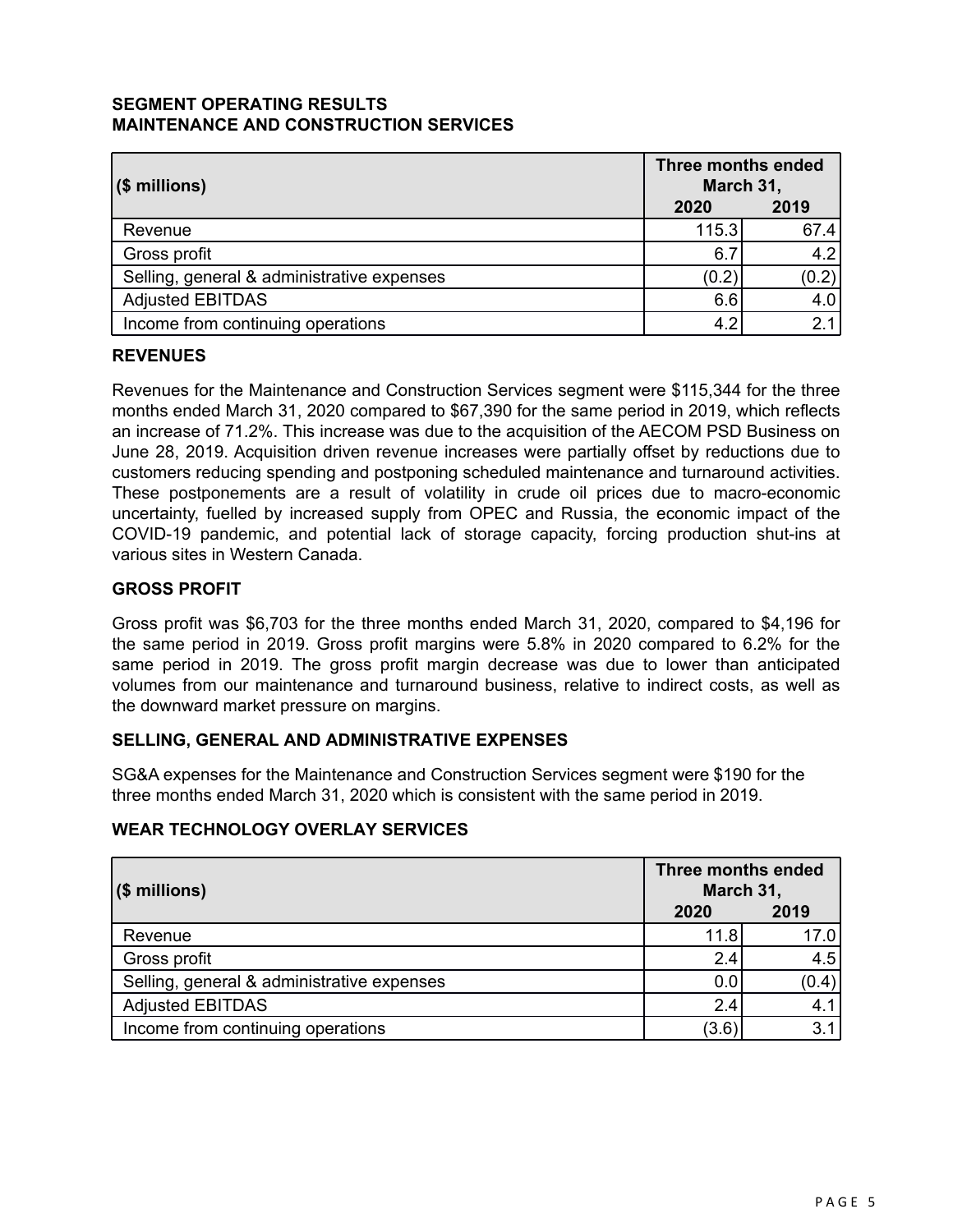#### **REVENUES**

Revenues for this segment for the three months ended March 31, 2020 were \$11,767, compared to \$17,029 for the same period in 2019. The decrease in revenue for the period was due to overall reduced market activity as customers were cautious on spending in the first quarter and this was further impacted by lower than anticipated volumes from the postponement of scheduled maintenance and turnarounds. A further decrease in revenue for the period is due to the revenue generated by some fabrication facilities in the second quarter of 2019, that were eventually closed in mid-2019.

#### **GROSS PROFIT**

Gross profit was \$2,442 for the three months ended March 31, 2020, compared to \$4,522 for the same period in 2019. Gross profit margins were 20.7% in 2020 compared to 26.6% for the same period in 2019. The gross profit margin decrease was due to increased competition, which put downward pressure on margins, a higher proportion of lower margin work in our facilities and the overall decline in volumes with certain fixed costs remaining steady. As it became clear that the COVID-19 outbreak and other market conditions were going to have longer term impacts on our activity levels and margins, we took immediate steps to adjust our cost structure, including the consolidation of our facilities in order to optimize our overlay manufacturing footprint and efficiencies when completed in the third quarter of 2020.

#### **SELLING, GENERAL AND ADMINISTRATIVE EXPENSES**

SG&A expenses for the Wear Technology Overlay Services segment were \$22 for the three months ended March 31, 2020 compared to \$381 for the same period in 2019. SG&A expenses decreased due to the closing of some fabrication facilities in late Q2 2019 and cost mitigation efforts.

### **CORPORATE**

| $($ millions)                              | Three months ended<br>March 31, |       |
|--------------------------------------------|---------------------------------|-------|
|                                            | 2020                            | 2019  |
| Selling, general & administrative expenses | (6.3)                           | (4.6) |

#### **SELLING, GENERAL AND ADMINISTRATIVE EXPENSES**

SG&A expenses were \$6,330 for the three months ended March 31, 2020 compared to \$4,576 for the same period in 2019. SG&A expenses as a percentage of revenue were 5.0% in 2020 compared to 5.5% for the same period in 2019. This decrease for the three months ended March 31, 2020 was due to the implementation of cost reduction initiatives near the end of the first quarter in 2020 and higher expenses in the first quarter of 2019 due to the Company's growth and business process improvement initiatives.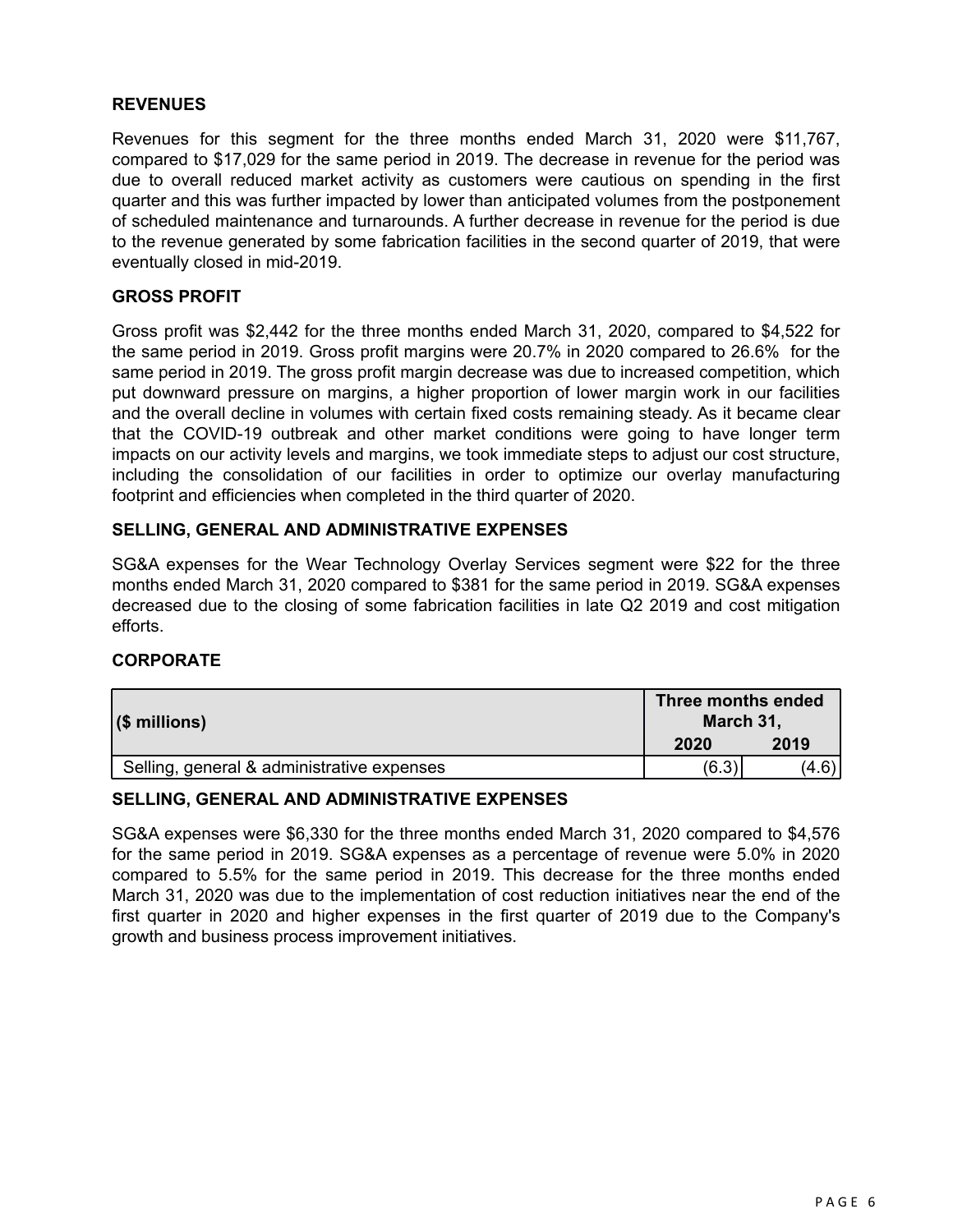## **LIQUIDITY AND CAPITAL RESOURCES**

| $ $ (\$ millions)                     | Three months ended<br>March 31, |        |
|---------------------------------------|---------------------------------|--------|
|                                       | 2020                            | 2019   |
| Cash provided by operating activities | 3.6                             | 4.6    |
| Cash used in investing activities     | (0.1)                           | (0.1)  |
| Cash used in financing activities     | (10.5)                          | (13.1) |
| Consolidated cash, end of period      |                                 | 2.2    |

The Company's liquidity and cash flow from operations has been impacted by a variety of external factors including: (a) further volatility in crude oil prices due to macro-economic uncertainty; and (b) COVID-19 impacting both the global and local economy in general and global oil demand in particular. As a result of these factors and a lack of available storage capacity, Canadian heavy oil producers have significantly scaled back their production operations, which has had a significant impact on our business and triggered deferrals in turnaround activity.

Depending on the severity and duration of the current market pullback, management has stress tested the Company's liquidity position to meet all commitments as well as created various levels of mitigation actions to respond to reductions in revenue.

To maintain additional financial flexibility, we have also requested our lenders to defer interest and principal payments, waive compliance with financial covenants if required and defer other payments and fees. We have reached an agreement in principle with (i) the provider of the Term Loan Facility to defer the payment of interest to March 31, 2021, and (ii) the holders of the senior secured debentures to accept payment of the interest owing on June 30, 2020 and December 31, 2020 in the form of additional senior secured debentures.

Based on current forecast, which assumes the interest payment relief described above and receipt of funding available to ClearStream through the programs introduced by the Federal and Provincial governments to provide support to businesses, the Company anticipates having sufficient cash flow from operations and available credit facilities to meet its short-term contractual obligations and to maintain compliance with its financial covenants through March 31, 2021.

The potential impact that COVID-19 will have on our business or financial results cannot be reasonably estimated at this time. As such, any shutdowns requested or mandated by government authorities in response to any further outbreak of COVID-19 may have a material adverse affect on our planned operating activities.

### **OPERATING ACTIVITIES**

Cash flow provided by operating activities represents the net loss incurred during the three months ended March 31, 2020 adjusted for interest and non-cash items, combined with the decrease in working capital.

#### **INVESTING ACTIVITIES**

Cash outflows related to investment activities consist of the purchase of assets during the three months ended March 31, 2020 for \$294 offset partially by proceeds of \$181 from the disposal of certain assets.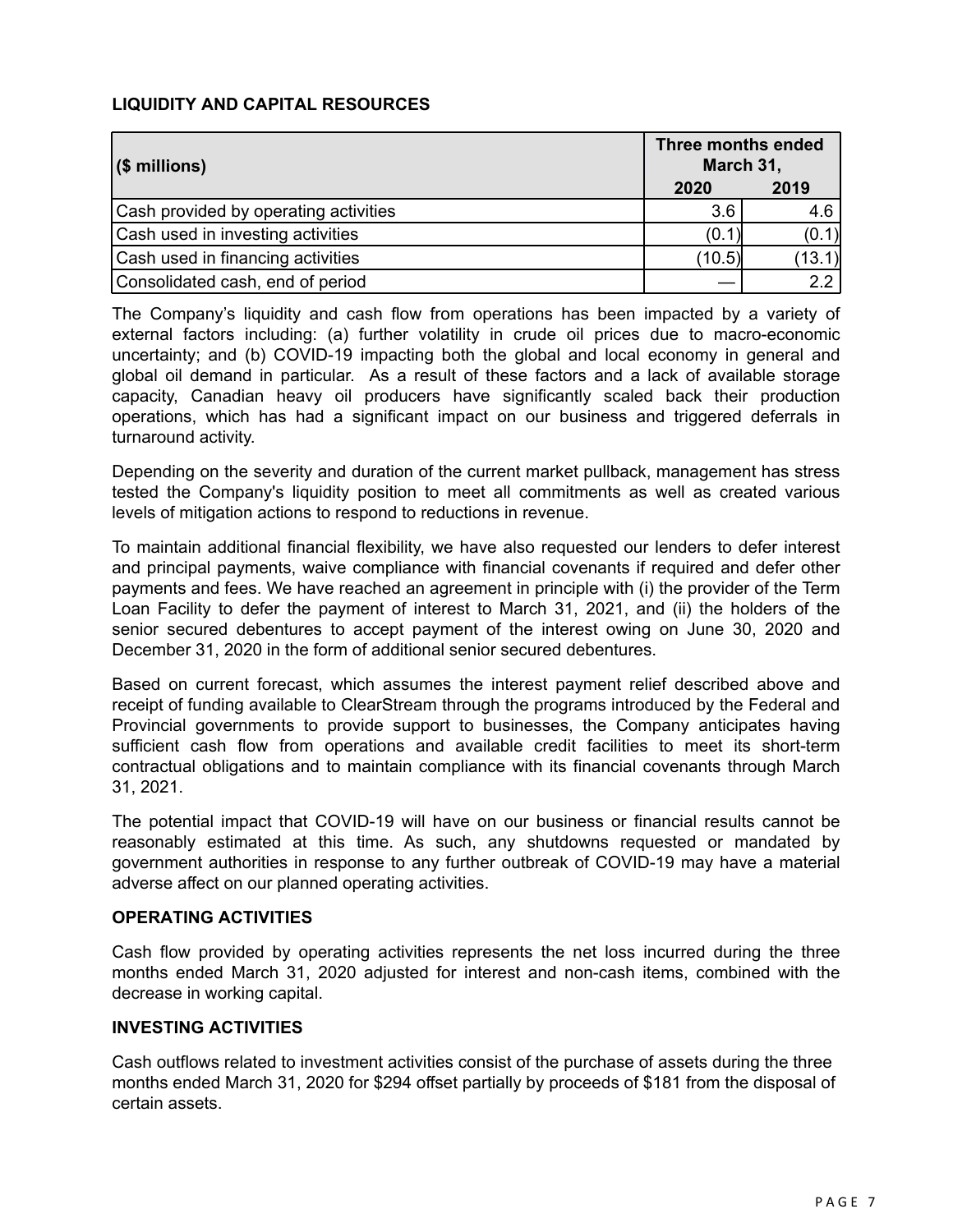#### **FINANCING ACTIVITIES**

a. ABL Facility

The Company established an asset-based lending facility (the "ABL Facility") pursuant to the terms of the Third Amended and Restated Credit Agreement, which is comprised of (i) a revolving credit facility providing for maximum borrowings of up to \$50,000 (the "Revolving Facility") with a syndicate of banks (the "Lenders") and (ii) a term loan facility providing for maximum borrowings of up to \$40,500 (the "Term Loan Facility") with Canso Investment Counsel Ltd, in its capacity as portfolio manager for and on behalf of certain accounts that it manages ("Canso").

Pursuant to an amending agreement dated March 20, 2020, the ABL Facility was amended to, among other things, adjust the maximum borrowings available under the revolving facility to \$65,000 during the period commencing March 1, 2020 and ending September 30, 2020, \$60,000 during the period commencing October 1, 2020 and ending December 31, 2020, and \$50,000 during the period commencing January 1, 2021 and ending on the maturity date of the revolving facility. The amending agreement extended the maturity date of the Revolving Facility to March 23, 2021 and the Term Loan Facility to 180 days thereafter. It also amended the financial covenants to replace the quarterly minimum cumulative EBITDA covenant with a quarterly fixed charge coverage ratio covenant.

The amount available under the Revolving Facility will vary from time to time based on the borrowing base determined with reference to the accounts receivable of the Company. The Revolving Facility borrowing base as at March 31, 2020 is \$63,283 (December 31, 2019 - \$50,000). The obligations under the ABL Facility are secured by, among other things, a first ranking lien on all of the existing and after acquired accounts receivable and inventories of the borrower and the other guarantors, being the Company and certain of its direct and indirect subsidiaries. The interest rate on the Revolving Facility is prime plus 2.5%, increasing to prime plus 4.0% if the Revolving Facility is more than 50% drawn.

As at March 31, 2020, \$16,825 (December 31, 2019 - \$27,825) was drawn on the Revolving Facility, and there were \$3,230 (December 31, 2019 - \$2,930) of letters of credit further reducing the amount available to be drawn. As at March 31, 2020, the net unamortized amount of deferred financing costs was \$454 (December 31, 2019 - \$883).

At March 31, 2020, \$40,500 (December 31, 2019 - \$40,500) was outstanding under the Term Loan Facility. The Term Loan Facility is required to be used for specific purposes and cannot be redrawn once repaid. The interest rate on the Term Loan Facility is equal to the interest rate on the Revolving Facility plus 2.0%.

The amended financial covenants applicable under the ABL Facility are as follows:

- The Company must maintain a fixed charge coverage ratio equal to or greater than 1.00:1.00 for each twelve month period calculated and tested as of the last day of each fiscal quarter (commencing March 31, 2020); and
- The Company must not expend or become obligated for any capital expenditures in an aggregate amount exceeding \$6,600 during the period commencing January 1, 2020 and ending December 31, 2020, and any fiscal year thereafter.

At March 31, 2020, ClearStream was in compliance with all financial covenants under the ABL Facility.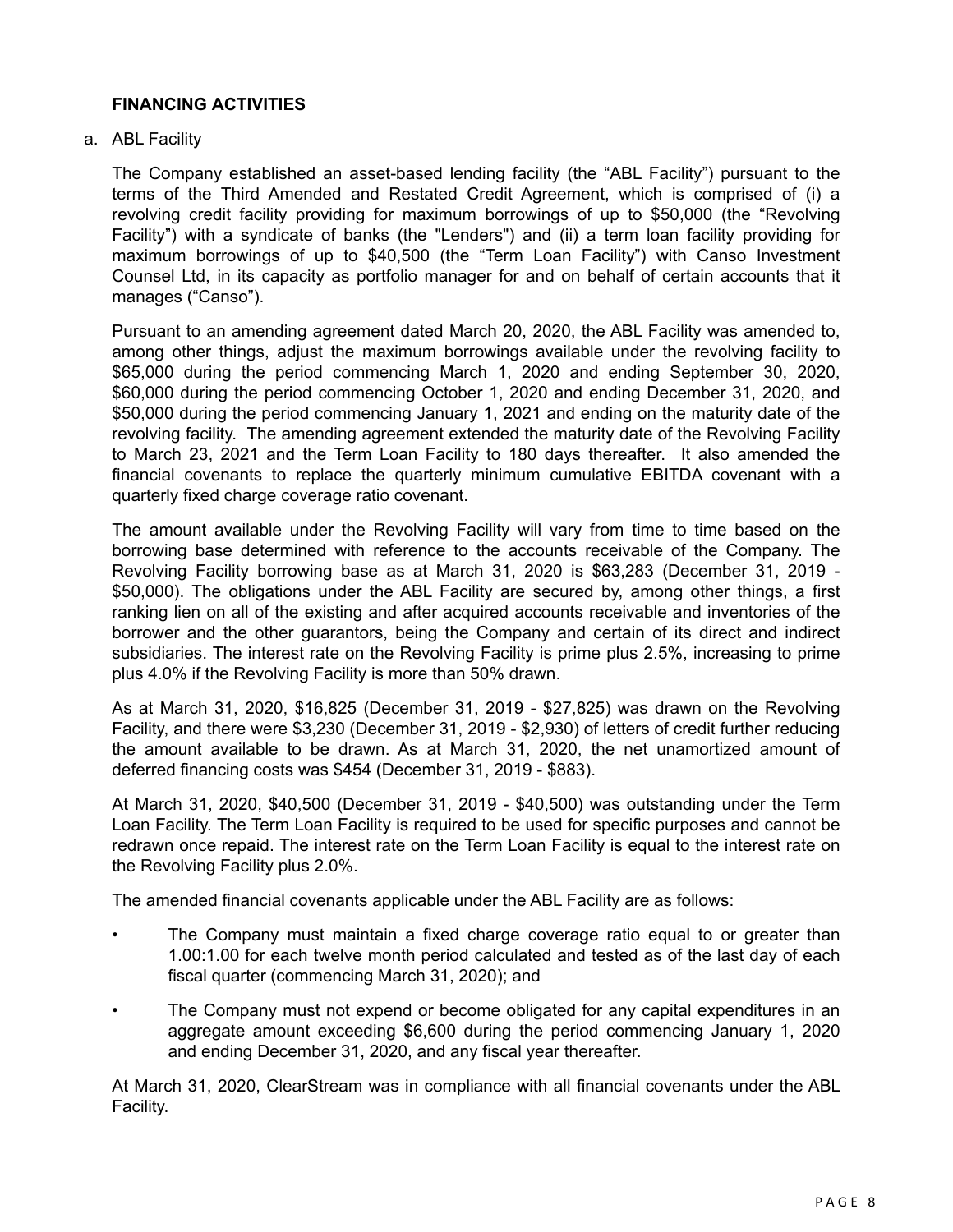#### b. Other Secured Borrowings

On March 30, 2020, the Company signed an agreement with the Business Development Bank of Canada to postpone effective May 1, 2020 all principal payments on the loans for a period of six months with the postponed payments being added to the end of loan term. As a result, the final payment of the \$13,500 loan will occur on September 2, 2045 and the final payment on the \$5,500 loan will occur on December 28, 2025.

#### **OUTLOOK**

In response to the COVID-19 pandemic, governmental authorities in Canada and internationally have introduced various recommendations and measures to try to limit the spread of the virus, including travel restrictions, border closures, non-essential business closures, quarantines, selfisolations, shelters-in-place and social distancing. Those measures are having a significant impact on the private sector and individuals, including unprecedented business, employment and economic disruptions. The continued spread of COVID-19 nationally and globally has had, and will continue to have, a material adverse affect on our business, operations and financial results. In addition, the unprecedented reduction of crude oil prices due to excessive supply compared to energy consumption, notwithstanding the recent agreement among OPEC members and other global oil producing countries to implement supply reductions, will continue to have a significant impact on our industry for months to come.

As such, overall market conditions are anticipated to remain uncertain for the foreseeable future. Upstream, midstream and downstream companies will continue to reduce or carefully manage spending for capital projects and operations where possible until some sort of market stability has returned. While demand for ClearStream's services is expected to remain lower for the next few quarters compared to 2019, we expect that maintenance and turnaround activity will eventually increase as many customers will focus more than ever on asset reliability and production efficiencies over the next few years

#### **Additional Information**

Our condensed consolidated interim unaudited financial statements for the three months ended March 31, 2020 and the related Management's Discussion and Analysis of the operating and financial results can be accessed on our website at <www.clearstreamenergy.ca> and will be available shortly through SEDAR at www.sedar.com.

#### **About ClearStream Energy Services Inc.**

With a legacy of excellence and experience stretching back more than 50 years, ClearStream provides solutions for the Energy and Industrial markets including: Oil & Gas, Petrochemical, Mining, Power, Agriculture, Forestry, Infrastructure and Water Treatment. With offices strategically located across Canada and over 4,000 employees, we provide maintenance, construction and environmental services that keep our clients moving forward. For more information about ClearStream, please visit <www.clearstreamenergy.ca> or contact:

Chief Financial Officer Chief Executive Officer (587) 318-0997 (587) 318-0997 rwatt@clearstreamenergy.ca ypaletta@clearstreamenergy.ca

#### **Randy Watt Yves Paletta**

ClearStream Energy Services Inc. ClearStream Energy Services Inc.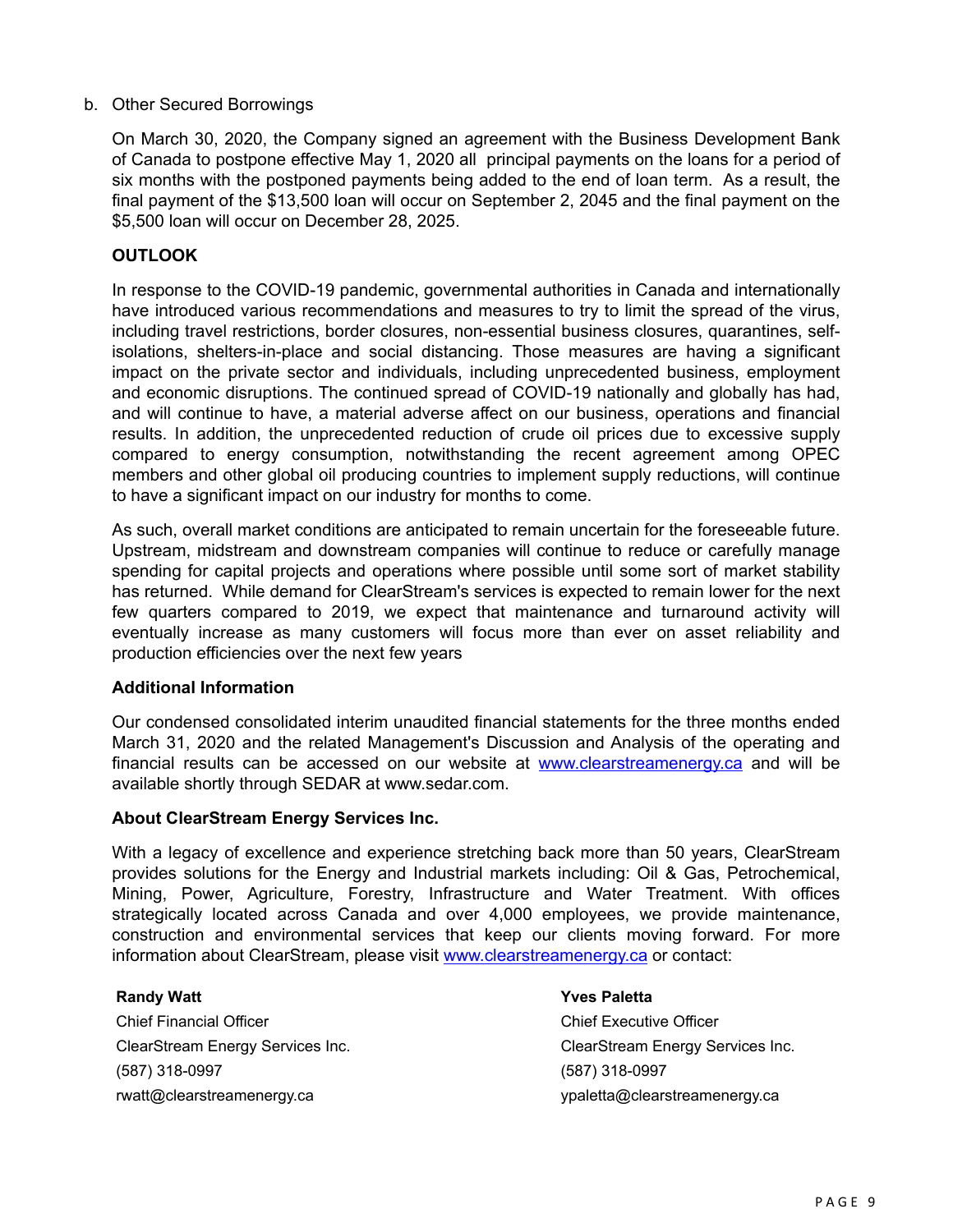#### **Advisory regarding Forward-Looking Information**

Certain information included in this press release may constitute "forward-looking information" within the meaning of Canadian securities laws. In some cases, forward-looking information can be identified by terminology such as "may", "will", "should", "expect", "plan", "anticipate", "believe", "estimate", "predict", "potential", "continue" or the negative of these terms or other similar expressions concerning matters that are not historical facts. This press release contains forward-looking statements relating to but not limited to: the effects of the COVID-19 pandemic on global commerce and oil prices; that we will see more cancellations or deferrals of client orders over the next few months; that some production sites could be partially or completely shut down over the next few months; our ability to mitigate potential disruptions related to material supply or the health of our subcontractors' workforce; that we will continue to adjust our operations in order to protect our liquidity and capital resources; that the cost mitigation measures implemented to-date will not compromise our ability to ramp up activity in the future and will avoid long-term consequences to our capabilities and service offerings; the possibility that our lenders will agree to defer interest payments, waive compliance with financial covenants and defer other payments and fees; that we intend to apply for funding from applicable government programs; when the full impact of the market pullback on our operations will be visible; that we are well-positioned to consolidate further multiple services while generating efficiencies and cost reductions for clients; that the COVID-19 outbreak and other market conditions will have longer term impacts on our activity levels and margins; the impact of our cost reduction initiatives on our results of operations; the impact of the COVID-19 pandemic on the long-term outlook for commodity prices and the capital spending budgets of our customers; the consolidation of our wear technology overlay facilities, including the timing of completion and the benefits; that we expect to receive an additional liquidity injection through the programs introduced by the Federal and Provincial governments to provide support to businesses; the sufficiency of our cash flow from operations and available credit facilities to meet our short-term contractual obligations; our ability to maintain compliance with our financial covenants through March 31, 2021; that overall market conditions are anticipated to remain uncertain for the foreseeable future; that the demand for our services is expected to remain lower for the next few quarters compared to 2019; and that we expect that maintenance and turnaround activity will eventually increase as many customers will focus more than ever on asset reliability and production efficiencies over the next few years.

Forward-looking information involves significant risks and uncertainties. A number of factors could cause actual events or results to differ materially from the events and results discussed in the forward-looking information including, but not limited to, the success of our response to the COVID-19 global pandemic, risks related to the integration of acquired businesses, conditions of capital markets, economic conditions, commodity prices, dependence on key personnel, interest rates, regulatory change, ability to meet working capital requirements and capital expenditure needs, factors relating to the weather and availability of labour. These factors should not be considered exhaustive. Risks and uncertainties about ClearStream's business are more fully discussed in ClearStream's disclosure materials, including its annual information form and management's discussion and analysis of the operating and financial results, filed with the securities regulatory authorities in Canada and available at www.sedar.com. In formulating forward-looking information herein, management has assumed that business and economic conditions affecting ClearStream will continue substantially in the ordinary course, including, without limitation, with respect to general levels of economic activity, regulations, taxes and interest rates. Although the forward-looking information is based on what management of ClearStream consider to be reasonable assumptions based on information currently available to it, there can be no assurance that actual events or results will be consistent with this forward-looking information, and management's assumptions may prove to be incorrect.

This forward-looking information is made as of the date of this press release, and ClearStream does not assume any obligation to update or revise it to reflect new events or circumstances except as required by law. Undue reliance should not be placed on forward-looking information. Forward-looking information is provided for the purpose of providing information about management's current expectations and plans relating to the future. Readers are cautioned that such information may not be appropriate for other purposes.

#### **Non-standard measures**

The terms ''EBITDAS'' and "Adjusted EBITDAS" (collectively, the ''Non-standard measures'') are financial measures used in this press release that are not standard measures under IFRS. ClearStream's method of calculating Non-standard measures may differ from the methods used by other issuers. Therefore, ClearStream's Non-standard measures, as presented may not be comparable to similar measures presented by other issuers.

**EBITDAS** refers to net earnings determined in accordance with IFRS, before depreciation and amortization, interest expense, income tax expense (recovery), share-based compensation and other long-term incentive plans. EBITDAS is used by management and the directors of ClearStream as well as many investors to determine the ability of an issuer to generate cash from operations. Management also uses EBITDAS to monitor the performance of ClearStream's reportable segments and believes that in addition to net income or loss and cash provided by operating activities, EBITDAS is a useful supplemental measure from which to determine ClearStream's ability to generate cash available for debt service, working capital, capital expenditures and income taxes. ClearStream has provided a reconciliation of income (loss) from continuing operations to EBITDAS in the management's discussion and analysis for the three month period ended March 31, 2020.